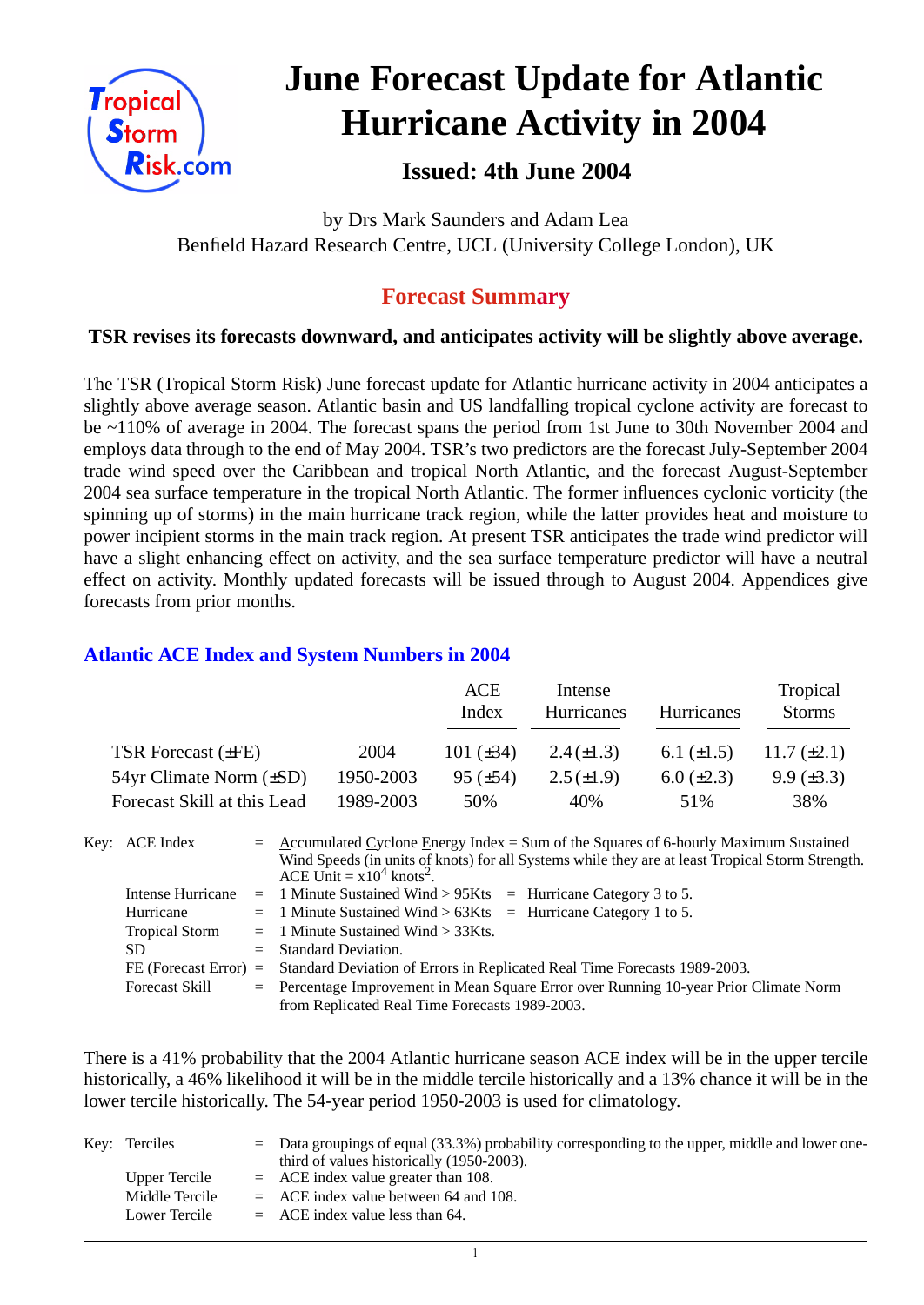#### **ACE Index & Numbers Forming in the MDR, Caribbean Sea and Gulf of Mexico in 2004**

|                             |           | ACE<br>Index  | Intense<br><b>Hurricanes</b> | <b>Hurricanes</b> | Tropical<br><b>Storms</b> |
|-----------------------------|-----------|---------------|------------------------------|-------------------|---------------------------|
| <b>TSR Forecast (±FE)</b>   | 2004      | $85 (\pm 37)$ | $2.4(\pm 1.3)$               | 4.4 $(\pm 1.7)$   | $8.1 (\pm 2.5)$           |
| 54yr Climate Norm (±SD)     | 1950-2003 | 73 $(\pm 55)$ | $2.2 (\pm 1.8)$              | 4.1 $(\pm 2.4)$   | 6.8 $(\pm 3.2)$           |
| Forecast Skill at this Lead | 1989-2003 | 49%           | 40%                          | 53%               | 47%                       |

The Atlantic hurricane Main Development Region (MDR) is the region  $10^{\circ}N - 20^{\circ}N$ ,  $20^{\circ}W - 60^{\circ}W$ between the Cape Verde Islands and the Caribbean Lesser Antilles. A storm is defined as having formed within this region if it reached at least tropical depression status while in the area.

There is a 55% probability that in 2004 the MDR, Caribbean Sea and Gulf of Mexico ACE index will be in the upper tercile historically (defined as an ACE index value >79), a 37% likelihood it will be in the middle tercile historically (defined as an ACE index value between 33 and 79) and only an 8% chance it will be in the lower tercile historically (defined as an ACE index value <33). The 54-year period 1950-2003 is used for climatology.

#### **USA Landfalling ACE Index and Numbers in 2004**

|                                       |           | ACE<br>Index      | Hurricanes        | Tropical<br><b>Storms</b> |  |
|---------------------------------------|-----------|-------------------|-------------------|---------------------------|--|
| TSR Forecast $(\pm FE)$               | 2004      | 2.4 $(\pm 1.2)$   | $1.5 \ (\pm 0.9)$ | $3.4 \ (\pm 1.7)$         |  |
| Average $(\pm SD)$                    | 1950-2003 | $2.2 \ (\pm 2.0)$ | $1.4 \ (\pm 1.2)$ | $3.0 (\pm 1.9)$           |  |
| Forecast Skill at this Lead 1989-2003 |           | 44%               | 34%               | 10%                       |  |

| Key: ACE Index           | $=$ Accumulated Cyclone Energy Index = Sum of the Squares of hourly Maximum       |
|--------------------------|-----------------------------------------------------------------------------------|
|                          | Sustained Wind Speeds (in units of knots) for all Systems while they are at least |
|                          | Tropical Storm Strength and over the USA Mainland (reduced by a factor of 6).     |
|                          | ACE Unit = $x10^4$ knots <sup>2</sup> .                                           |
| Landfall Strike Category | $=$ Maximum 1 Minute Sustained Wind of Storm Coming Within 30km of Land.          |
| USA Mainland             | $=$ Brownsville (Texas) to Maine.                                                 |

USA landfalling intense hurricanes are not forecast since we have no skill at any lead.

There is a 49% probability that in 2004 the USA landfalling ACE index will be in the upper tercile historically (defined as a USA ACE index  $>2.40$ ), a 40% likelihood it will be in the middle tercile historically (defined as a USA ACE index value between 0.90 and 2.40) and an 11% chance it will be in the lower tercile historically (defined as a USA ACE index value <0.90). The 54-year period 1950-2003 is used for climatology.

#### **Caribbean Lesser Antilles Landfalling Numbers in 2004**

|                                 |                                                                                                                                                                                                                                                                                                                             | <b>ACE</b><br>Index                                                  | Intense<br>Hurricanes | Hurricanes      | Tropical<br><b>Storms</b> |  |
|---------------------------------|-----------------------------------------------------------------------------------------------------------------------------------------------------------------------------------------------------------------------------------------------------------------------------------------------------------------------------|----------------------------------------------------------------------|-----------------------|-----------------|---------------------------|--|
| <b>TSR Forecast (±FE)</b>       | 2004                                                                                                                                                                                                                                                                                                                        | $1.7 (\pm 2.3)$                                                      | $0.3 \ (\pm 0.4)$     | $0.6 (\pm 0.6)$ | $1.4(\pm 1.0)$            |  |
| $54yr$ Climate Norm $(\pm SD)$  | 1950-2003                                                                                                                                                                                                                                                                                                                   | $1.4 \ (\pm 2.1)$                                                    | $0.2 \ (\pm 0.5)$     | $0.4~(\pm 0.7)$ | $1.1 (\pm 1.0)$           |  |
| Forecast Skill at this Lead     | 1989-2003                                                                                                                                                                                                                                                                                                                   | 25%                                                                  | 25%                   | 40%             | 21%                       |  |
| Key: ACE Index                  | $=$ Accumulated Cyclone Energy Index = Sum of the Squares of hourly Maximum<br>Sustained Wind Speeds (in units of knots) for all Systems while they are at least<br>Tropical Storm Strength and within the boxed region $(10^0N-18^0N, 60^0W-63^0W)$<br>(reduced by a factor of 6). ACE Unit = $x10^4$ knots <sup>2</sup> . |                                                                      |                       |                 |                           |  |
| Landfall Strike Category<br>$=$ |                                                                                                                                                                                                                                                                                                                             | Maximum 1 Minute Sustained Wind of Storm Coming Within 30km of Land. |                       |                 |                           |  |

Lesser Antilles = Island Arc from Anguilla to Trinidad Inclusive.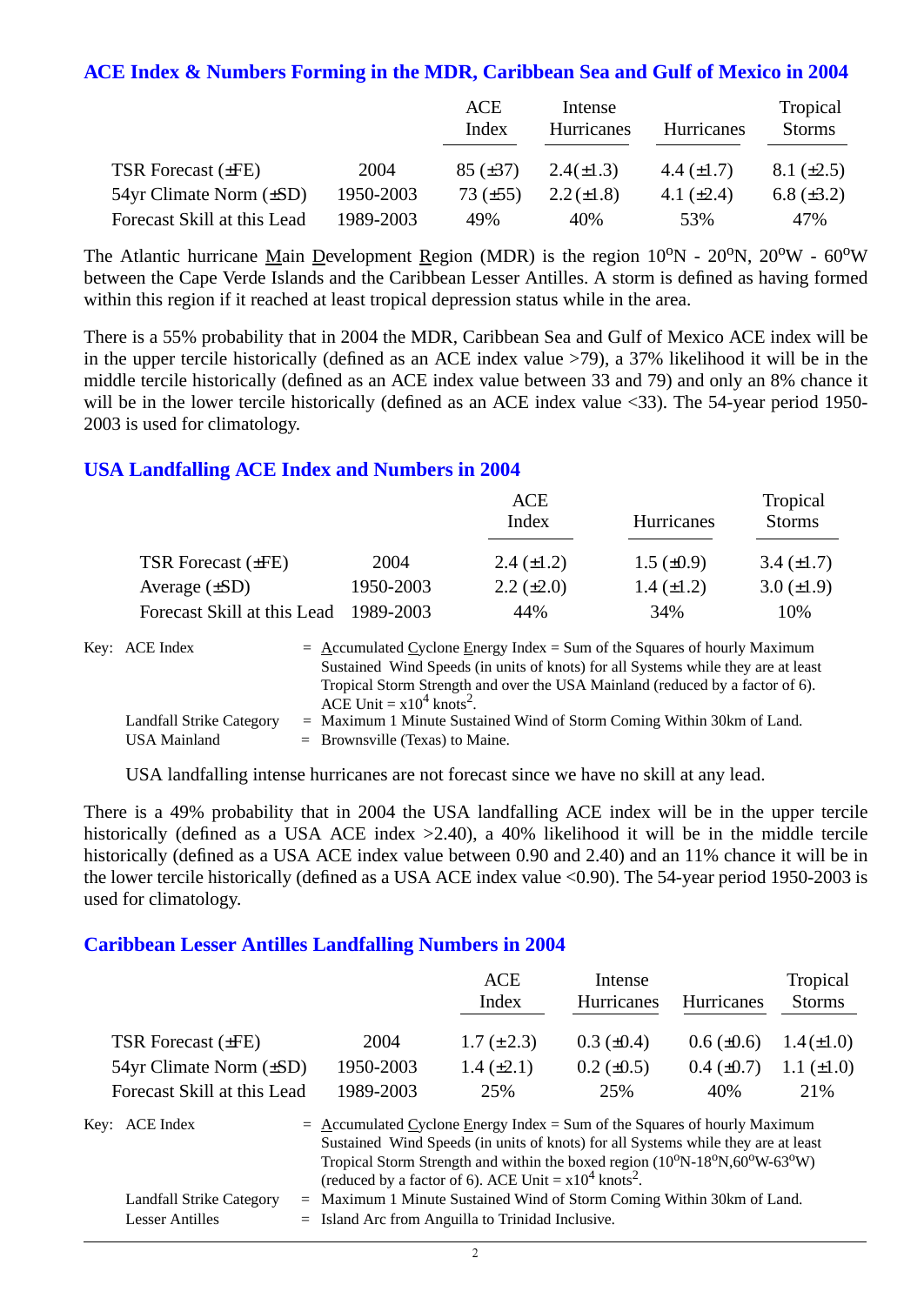#### **Key Predictors for 2004**

The key factors behind the TSR forecast for a slightly above-average hurricane season in 2004 are the anticipated small enhancing effect of July-September forecast trade winds at 925mb height over the Caribbean Sea and tropical North Atlantic region  $(7.5^{\circ}N - 17.5^{\circ}N, 30^{\circ}W - 100^{\circ}W)$ , and the neutral enhancing effect of August-September forecast sea surface temperature for the Atlantic MDR  $(10^{\circ}N 20^{\circ}$ N,  $20^{\circ}$ W -  $60^{\circ}$ W). The current forecast anomalies (1974-2003 climatology) for these predictors are  $0.16\pm0.45$  ms<sup>-1</sup> (down from last month's value of  $0.35\pm0.55$  ms<sup>-1</sup>) and  $0.02\pm0.20$ <sup>o</sup>C (down from last month's value of  $0.17\pm0.25^{\circ}$ C) respectively. The corresponding forecast skills for these predictors at this lead are 56% and 55%. The lower values for these two predictors account for the downgrading of the TSR forecasts on last month.

#### **Further Information and Next Forecast**

Further information on the TSR forecast methodology, the TSR replicated real-time hindcast skill as a function of lead time, and on TSR in general, may be obtained either from the TSR web site (*http:// tropicalstormrisk.com*) or from the 'Extended Range Forecast for Atlantic Hurricane Activity in 2002' document issued on the 23rd November 2001. The next TSR monthly forecast update for the 2004 Atlantic hurricane season will be issued on the 5th July 2004.

### **Appendix - Predictions from Previous Months**

|                                              | <b>Atlantic ACE Index and System Numbers 2004</b> |                     |                                    |                 |                              |  |  |  |  |
|----------------------------------------------|---------------------------------------------------|---------------------|------------------------------------|-----------------|------------------------------|--|--|--|--|
|                                              |                                                   | <b>ACE</b><br>Index | Named<br>Tropical<br><b>Storms</b> | Hurricanes      | Intense<br><b>Hurricanes</b> |  |  |  |  |
| Average Number $(\pm SD)$ (1950-2003)        |                                                   | $95 (\pm 54)$       | $9.9 \ (\pm 3.3)$                  | 6.0 $(\pm 2.3)$ | $2.5 \ (\pm 1.9)$            |  |  |  |  |
| <b>TSR Forecasts (±FE)</b>                   | 7 Jun 2004                                        | 101 $(\pm 40)$      | $11.7 (\pm 2.1)$                   | 6.1 $(\pm 1.5)$ | $2.4 \ (\pm 1.3)$            |  |  |  |  |
|                                              | 11 May 2004                                       | $120 (\pm 40)$      | 12.6 $(\pm 2.6)$                   | 6.8 $(\pm 1.8)$ | $2.7 \ (\pm 1.3)$            |  |  |  |  |
|                                              | 6 Apr 2004                                        | $128 (\pm 50)$      | 13.1 $(\pm 3.2)$                   | 7.2 $(\pm 2.1)$ | $2.9 \ (\pm 1.5)$            |  |  |  |  |
|                                              | 5 Mar 2004                                        | $122 (\pm 53)$      | $12.8 (\pm 3.6)$                   | $7.0 (\pm 2.4)$ | $2.8 (\pm 1.5)$              |  |  |  |  |
|                                              | 5 Feb 2004                                        | 139 $(\pm 53)$      | $13.7 (\pm 3.5)$                   | 7.6 $(\pm 2.4)$ | 3.1 $(\pm 1.5)$              |  |  |  |  |
|                                              | 6 Jan 2004                                        | 132 $(\pm 59)$      | 13.3 $(\pm 3.9)$                   | 7.2 $(\pm 2.6)$ | $2.9 \ (\pm 1.6)$            |  |  |  |  |
|                                              | 5 Dec 2003                                        | 132 $(\pm 59)$      | 13.0 $(\pm 4.0)$                   | $7.2 (\pm 2.7)$ | $2.9 \ (\pm 1.6)$            |  |  |  |  |
|                                              | 28 May 2004                                       |                     | 14                                 | 8               | 3                            |  |  |  |  |
| <b>Gray Forecasts</b>                        | 2 Apr 2004                                        |                     | 14                                 | 8               | 3                            |  |  |  |  |
|                                              | 5 Dec 2003                                        |                     | 13                                 | 7               | 3                            |  |  |  |  |
| <b>NOAA</b> Forecast                         | 17 May 2004                                       | 88-140              | $12 - 15$                          | $6 - 8$         | $2 - 4$                      |  |  |  |  |
| Meteorological Insti-<br>tute, Cuba Forecast | 2 May 2004                                        |                     | 13                                 | 7               |                              |  |  |  |  |

#### **1. Atlantic ACE Index and System Numbers**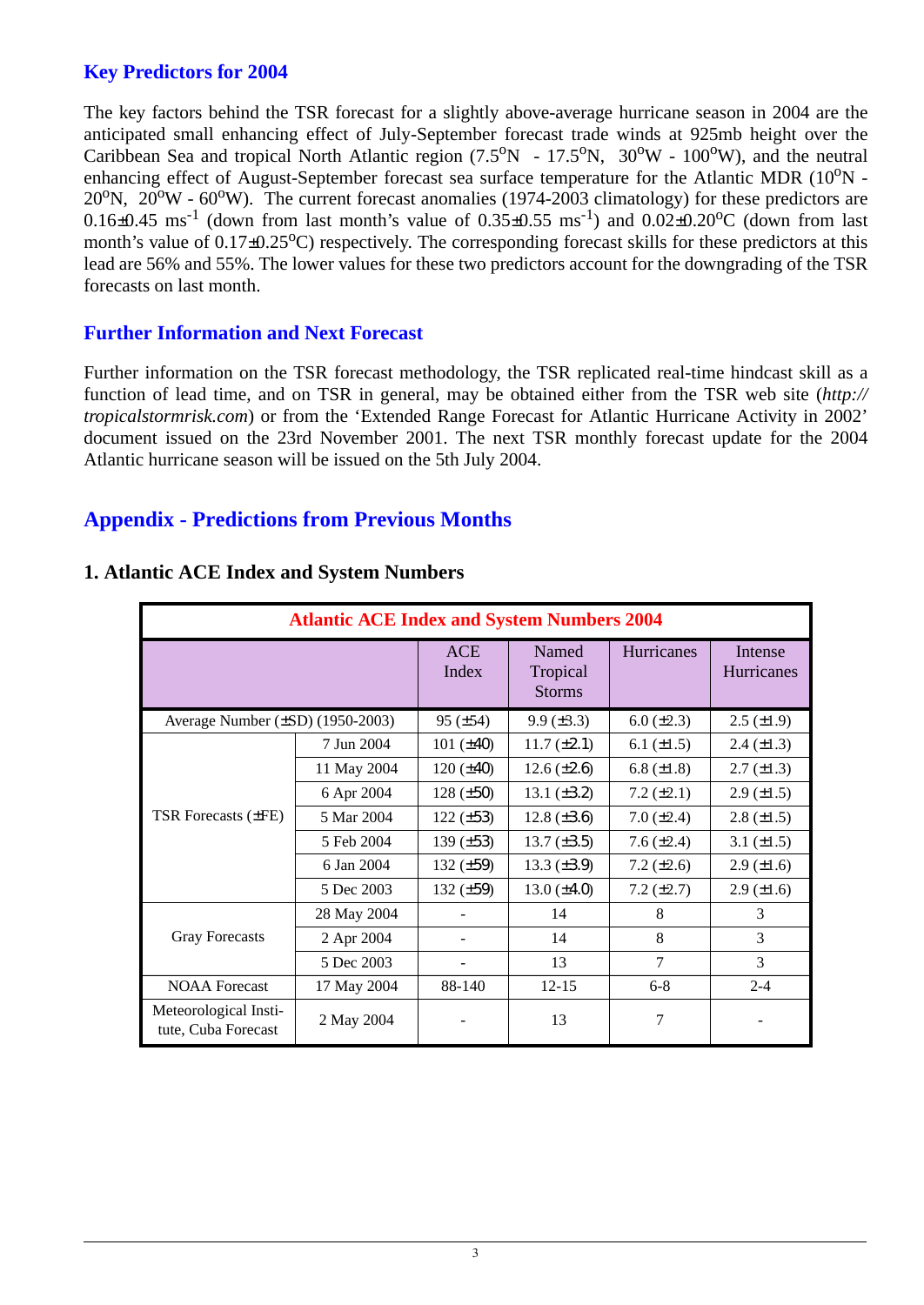| Average Number (±SD) (1950-2003)<br>6.8 $(\pm 3.1)$<br>4.1 $(\pm 2.4)$<br>73 $(\pm 55)$<br>7 Jun 2004<br>$85 (\pm 37)$<br>$8.1 (\pm 2.5)$<br>4.4 $(\pm 1.7)$<br>11 May 2004<br>103 $(\pm 42)$<br>$9.0 (\pm 2.8)$<br>5.1 $(\pm 2.0)$<br>6 Apr 2004<br>$9.5 (\pm 3.4)$<br>112 $(\pm 53)$<br>5.5 $(\pm 2.4)$<br>5 Mar 2004<br>$106 (\pm 57)$<br>$9.2 (\pm 3.9)$<br>5.3 $(\pm 2.6)$<br>5 Feb 2004<br>123 $(\pm 57)$<br>10.1 $(\pm 3.8)$<br>5.9 $(\pm 2.6)$<br>6 Jan 2004<br>115 $(\pm 62)$<br>$9.7 (\pm 4.1)$<br>5.5 $(\pm 2.8)$<br>5 Dec 2003<br>115 $(\pm 63)$<br>$9.5 (\pm 4.2)$<br>5.5 $(\pm 2.8)$<br><b>US Landfalling Numbers 2004</b><br>Hurricanes<br><b>ACE</b><br>Named<br>Index<br>Tropical<br><b>Storms</b><br>Average Number (±SD) (1950-2003)<br>$1.4 (\pm 1.2)$<br>$2.2 (\pm 2.0)$<br>$3.0 (\pm 1.9)$<br>7 Jun 2004<br>$1.5 \ (\pm 0.9)$<br>$2.4 (\pm 1.2)$<br>3.4 $(\pm 1.7)$<br>11 May 2004<br>$2.8 (\pm 1.2)$<br>$1.7 (\pm 0.9)$<br>3.8 $(\pm 1.7)$<br>6 Apr 2004<br>$3.0 (\pm 1.3)$<br>3.9 $(\pm 1.7)$<br>$1.8 (\pm 1.0)$<br>TSR Forecasts (±FE)<br>5 Mar 2004<br>$2.9 \ (\pm 1.3)$<br>3.8 $(\pm 1.7)$<br>$1.7 (\pm 1.0)$<br>5 Feb 2004<br>3.3 $(\pm 1.3)$<br>4.1 $(\pm 1.7)$<br>$1.9 \ (\pm 0.9)$ |  |  |            | <b>ACE</b><br>Index | Named<br>Tropical<br><b>Storms</b> |                 | Hurricanes |                 | Intense<br>Hurricanes |
|-------------------------------------------------------------------------------------------------------------------------------------------------------------------------------------------------------------------------------------------------------------------------------------------------------------------------------------------------------------------------------------------------------------------------------------------------------------------------------------------------------------------------------------------------------------------------------------------------------------------------------------------------------------------------------------------------------------------------------------------------------------------------------------------------------------------------------------------------------------------------------------------------------------------------------------------------------------------------------------------------------------------------------------------------------------------------------------------------------------------------------------------------------------------------------------------------------------------|--|--|------------|---------------------|------------------------------------|-----------------|------------|-----------------|-----------------------|
|                                                                                                                                                                                                                                                                                                                                                                                                                                                                                                                                                                                                                                                                                                                                                                                                                                                                                                                                                                                                                                                                                                                                                                                                                   |  |  |            |                     |                                    |                 |            |                 | $2.2 (\pm 1.8)$       |
|                                                                                                                                                                                                                                                                                                                                                                                                                                                                                                                                                                                                                                                                                                                                                                                                                                                                                                                                                                                                                                                                                                                                                                                                                   |  |  |            |                     |                                    |                 |            |                 | $2.4 (\pm 1.3)$       |
|                                                                                                                                                                                                                                                                                                                                                                                                                                                                                                                                                                                                                                                                                                                                                                                                                                                                                                                                                                                                                                                                                                                                                                                                                   |  |  |            |                     |                                    |                 |            |                 | $2.7 (\pm 1.3)$       |
| TSR Forecasts (±FE)<br><b>3. US Landfalling Numbers</b>                                                                                                                                                                                                                                                                                                                                                                                                                                                                                                                                                                                                                                                                                                                                                                                                                                                                                                                                                                                                                                                                                                                                                           |  |  |            |                     |                                    |                 |            |                 | $2.9 \ (\pm 1.6)$     |
|                                                                                                                                                                                                                                                                                                                                                                                                                                                                                                                                                                                                                                                                                                                                                                                                                                                                                                                                                                                                                                                                                                                                                                                                                   |  |  |            |                     |                                    |                 |            |                 | $2.8 (\pm 1.6)$       |
|                                                                                                                                                                                                                                                                                                                                                                                                                                                                                                                                                                                                                                                                                                                                                                                                                                                                                                                                                                                                                                                                                                                                                                                                                   |  |  |            |                     |                                    |                 |            |                 | 3.1 $(\pm 1.6)$       |
|                                                                                                                                                                                                                                                                                                                                                                                                                                                                                                                                                                                                                                                                                                                                                                                                                                                                                                                                                                                                                                                                                                                                                                                                                   |  |  |            |                     |                                    |                 |            |                 | $2.9 \ (\pm 1.7)$     |
|                                                                                                                                                                                                                                                                                                                                                                                                                                                                                                                                                                                                                                                                                                                                                                                                                                                                                                                                                                                                                                                                                                                                                                                                                   |  |  |            |                     |                                    |                 |            |                 | $2.9 \ (\pm 1.7)$     |
|                                                                                                                                                                                                                                                                                                                                                                                                                                                                                                                                                                                                                                                                                                                                                                                                                                                                                                                                                                                                                                                                                                                                                                                                                   |  |  |            |                     |                                    |                 |            |                 |                       |
|                                                                                                                                                                                                                                                                                                                                                                                                                                                                                                                                                                                                                                                                                                                                                                                                                                                                                                                                                                                                                                                                                                                                                                                                                   |  |  |            |                     |                                    |                 |            |                 |                       |
|                                                                                                                                                                                                                                                                                                                                                                                                                                                                                                                                                                                                                                                                                                                                                                                                                                                                                                                                                                                                                                                                                                                                                                                                                   |  |  |            |                     |                                    |                 |            |                 |                       |
|                                                                                                                                                                                                                                                                                                                                                                                                                                                                                                                                                                                                                                                                                                                                                                                                                                                                                                                                                                                                                                                                                                                                                                                                                   |  |  |            |                     |                                    |                 |            |                 |                       |
|                                                                                                                                                                                                                                                                                                                                                                                                                                                                                                                                                                                                                                                                                                                                                                                                                                                                                                                                                                                                                                                                                                                                                                                                                   |  |  |            |                     |                                    |                 |            |                 |                       |
|                                                                                                                                                                                                                                                                                                                                                                                                                                                                                                                                                                                                                                                                                                                                                                                                                                                                                                                                                                                                                                                                                                                                                                                                                   |  |  |            |                     |                                    |                 |            |                 |                       |
|                                                                                                                                                                                                                                                                                                                                                                                                                                                                                                                                                                                                                                                                                                                                                                                                                                                                                                                                                                                                                                                                                                                                                                                                                   |  |  |            |                     |                                    |                 |            |                 |                       |
|                                                                                                                                                                                                                                                                                                                                                                                                                                                                                                                                                                                                                                                                                                                                                                                                                                                                                                                                                                                                                                                                                                                                                                                                                   |  |  |            |                     |                                    |                 |            |                 |                       |
| 6 Jan 2004<br>3.1 $(\pm 1.4)$<br>$3.9 \, (\pm 1.9)$<br>$1.7 (\pm 1.1)$<br>3.1 $(\pm 1.4)$                                                                                                                                                                                                                                                                                                                                                                                                                                                                                                                                                                                                                                                                                                                                                                                                                                                                                                                                                                                                                                                                                                                         |  |  | 5 Dec 2003 |                     |                                    | 3.9 $(\pm 1.9)$ |            | $1.7 (\pm 1.1)$ |                       |
|                                                                                                                                                                                                                                                                                                                                                                                                                                                                                                                                                                                                                                                                                                                                                                                                                                                                                                                                                                                                                                                                                                                                                                                                                   |  |  |            |                     |                                    |                 |            |                 |                       |

# **3. US Landfalling Numbers**

| <b>US Landfalling Numbers 2004</b>    |             |                     |                                    |                   |  |  |  |  |
|---------------------------------------|-------------|---------------------|------------------------------------|-------------------|--|--|--|--|
|                                       |             | <b>ACE</b><br>Index | Named<br>Tropical<br><b>Storms</b> | Hurricanes        |  |  |  |  |
| Average Number $(\pm SD)$ (1950-2003) |             | $2.2 (\pm 2.0)$     | $3.0 (\pm 1.9)$                    | $1.4 (\pm 1.2)$   |  |  |  |  |
|                                       | 7 Jun 2004  | $2.4 (\pm 1.2)$     | $3.4 (\pm 1.7)$                    | $1.5 \ (\pm 0.9)$ |  |  |  |  |
|                                       | 11 May 2004 | $2.8 (\pm 1.2)$     | 3.8 $(\pm 1.7)$                    | $1.7 \ (\pm 0.9)$ |  |  |  |  |
|                                       | 6 Apr 2004  | $3.0 (\pm 1.3)$     | $3.9 \ (\pm 1.7)$                  | $1.8 (\pm 1.0)$   |  |  |  |  |
| TSR Forecasts (±FE)                   | 5 Mar 2004  | $2.9 \ (\pm 1.3)$   | $3.8 (\pm 1.7)$                    | $1.7 (\pm 1.0)$   |  |  |  |  |
|                                       | 5 Feb 2004  | 3.3 $(\pm 1.3)$     | 4.1 $(\pm 1.7)$                    | $1.9 \ (\pm 0.9)$ |  |  |  |  |
|                                       | 6 Jan 2004  | 3.1 $(\pm 1.4)$     | 3.9 $(\pm 1.9)$                    | $1.7 (\pm 1.1)$   |  |  |  |  |
|                                       | 5 Dec 2003  | 3.1 $(\pm 1.4)$     | $3.9 \ (\pm 1.9)$                  | $1.7 (\pm 1.1)$   |  |  |  |  |